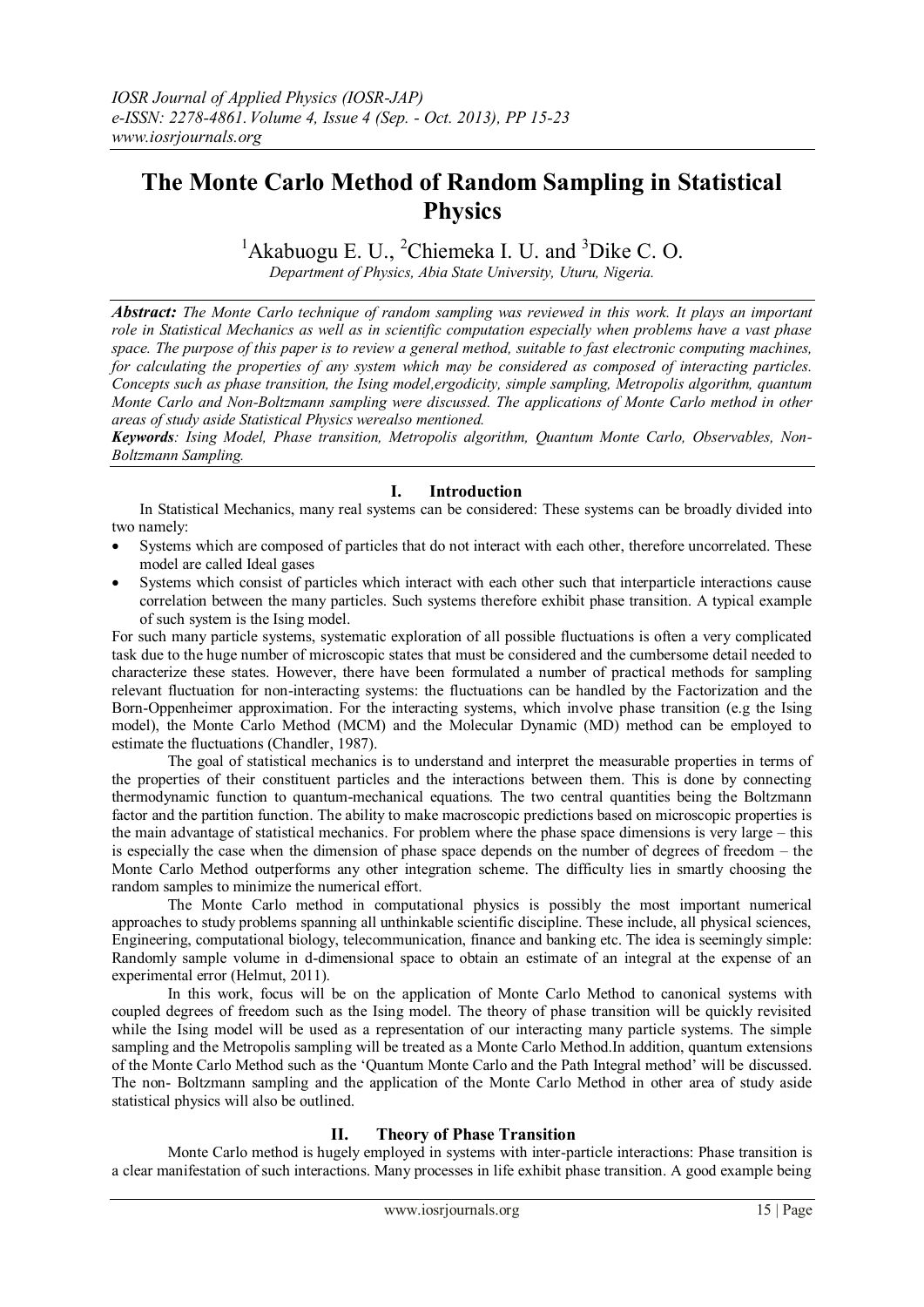the solid to liquid, liquid to gas and the reverse changes due to the effect of temperature and/or pressure. A phase change of great importance, which is frequently used in statistical mechanics, is that of magnetic systems. Ferromagnets are clear example of such magnetic system. A ferromagnet is a material that exhibit spontaneous magnetization. In ferromagnets, magnetic ions in the material align to create zero magnetism. Each ion exerts a force on the surrounding ions to align with it. An aligned state is a low energy state while entropy increases at higher temperature to cause substantial alignment. When these individual interactions build up to a macro scale, alignments produce a net magnetism. If there is a sudden change in magnetism at a certain temperature, we say that there is a phase transition (Eva, 2010).

## **III. The Ising Model**

Once the electrons spin was discovered, it was clear that the magnetism should be due to large number of electrons spinning in the same direction. A spinning charged particle has a magnetic moment associated with it. It was natural to ask how the electrons all know which direction to spin, because the electrons on one side of a magnet do not directly interact with the electrons on the other side. They can only influence their neighbors. The Ising model was designed to investigate whether a large fraction of the electron could be made to spin in the same direction using only local force (Wikipedia).

The idealized simple model of a ferromagnet is based upon the concept of interacting spins on an unchanging lattices is called the Ising model. It is named after the physicist Ernst Ising. The model consists of a discrete variable that represents magnetic dipole moments of atomic spins $S_i$  that can be in one state (+1 or - 1).

$$
S_i \left\{ \begin{matrix} +1 & \text{represents "spinup"} \\ -1 & \text{represents "spin down"} \end{matrix} \right\}
$$

The spins are arranged in a graph usually a lattice, allowing each spin to interact with its neighbors. The model allows the identification of phase transitions, as a simplified model of reality. The one – dimensional model has no phase transition and was solved by Ising in 1925; the 2- dimensional model was solved by Lans Onsager (Binder *et al,* 1992).

In the Ising model, we consider a system of N spins arranged on a lattice as illustrated in fig 1 below.



Fig 1: An Ising model

In the presence of a magnetic field  $H$ , the energy of the system in a particular state,  $v$  is  $E_v = -\sum_{i=1}^{N} H \mu s_i - j \sum_{ij}^{I} s_i s_j$ (1) external magnetic energy energy due to interaction of the spin where jisthe coupling constant.

The spin at each lattice site (i) interact with its four nearest neighbor sites such that the overall Hamiltonian for the system is

(2)

$$
H = -j \sum_{ij} s_i s_j
$$

Where the sum over  $\langle i \rangle$  represents a sum over the nearest neighbors of all the lattice sites. By setting up a system obeying this Hamiltonian, we can find the mean energy,  $\bar{E}$  and the specific heat, C, per spin for the Ising ferromagnet from

> $\bar{E} = \frac{\frac{1}{N} \sum_{i} E_i e^{-\beta E_i}}{Z}$ Z

 $C=$ 

And

$$
\frac{N^{\frac{2l}{2l^2}}}{Z}
$$
 (3)

 $NK_B T$ We can also estimate the mean magnetization,  $\overline{M}$ , from the following ensemble average

$$
\overline{M} = \frac{1}{N} \sum_{i} s_i \tag{5}
$$

As also noted byFrenkel*et al* (1996), we are interested in the variations of these quantities with temperature as this system will undergo a phase change and so discontinuities should appear in its macroscopic properties at a

(4)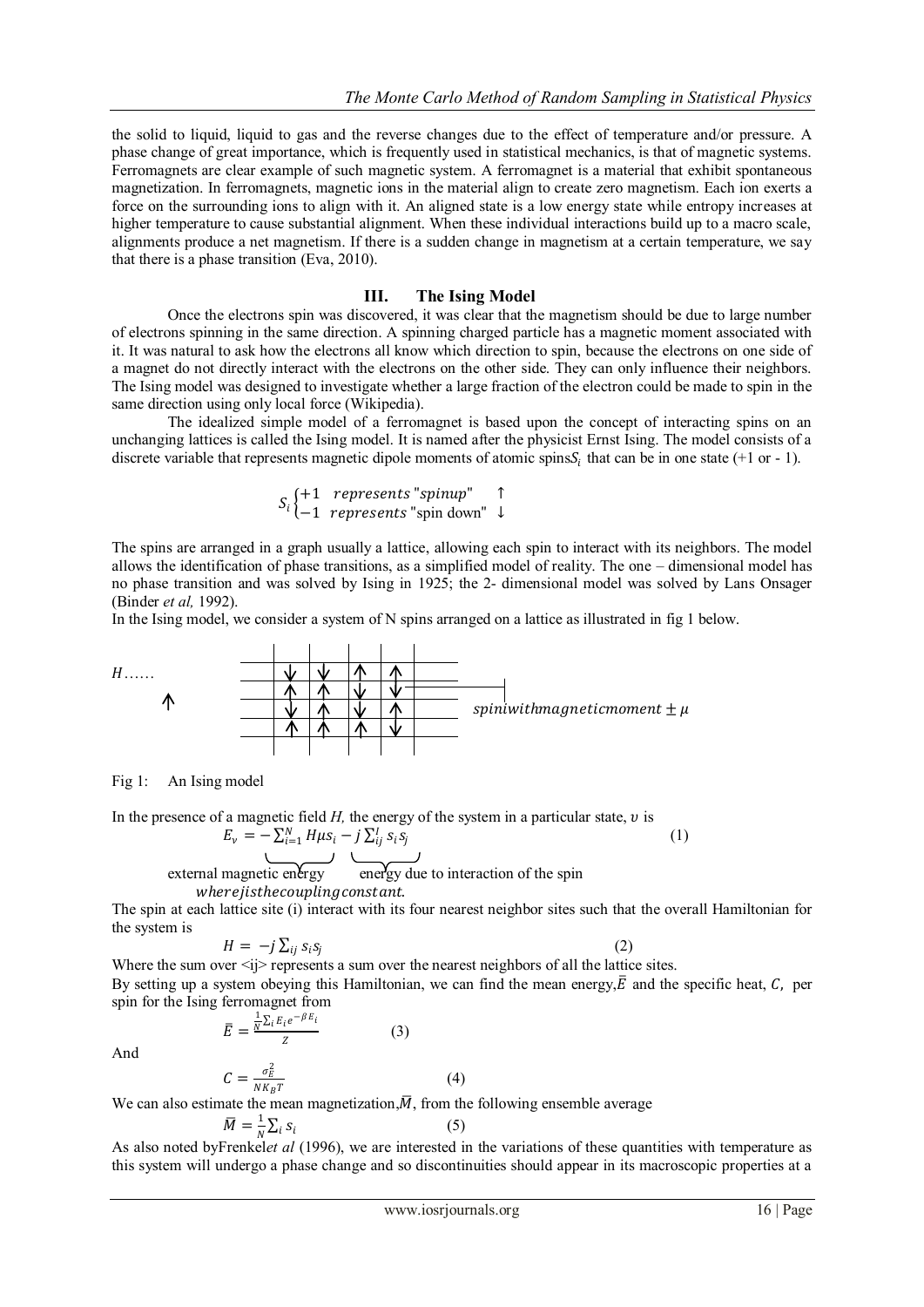particular value T. It should be possible tocompare the behavior of  $\bar{E}$ ,  $\bar{C}$ ,  $\bar{M}$  and also the partition function,  $Z(\beta)$  with the result in the literature to determine if the simulation is giving a reasonable result.

## **IV. Phase Change Behavior of the Ising Model**

The difference between the thermal energy available  $K_B T$ , and the interaction exchange energy (j) defines the behavior of the Ising model. At high temperature  $T > T_c$ , when the thermal energy is much greater than the interaction energy, the interaction energy will be drowned out by randomizing effect of the heat bath and so the patterns of the spins on the mesh will be random and there will be no overall magnetization.However, as the temperature is lowered,  $(T < T_c)$ , and  $(J > 0)$ , the correlation between the spin begin to take effect. Lower temperature allows clusters of like spins to form, the size of which defines the correlation length  $(\varepsilon)$  of the system, therefore it may be anticipated that for low enough temperature, the stabilization will lead to cooperation phenomenon called Spontaneous Magnetization: that is through interactions between nearest neighbors, a given magnetic moment can influence the alignment of spins that are separated from the given spin by a macroscopic distance. These long ranged correlations between spins are associated with long ranged order in which the lattice has a net magnetization even in the absence of a magnetic field. The magnetization N

$$
\langle M \rangle = \sum_{i=1}^{N} \mu s_i \tag{6}
$$

In the absence of the external magnetic field H, is called the spontaneous magnetization (Chandler, 1987).



Fig 2: Plot of magnetization against temperature of an Ising model.

As shown in fig. 2,  $T_c$ (the Curie temperature or critical temperature) denote the highest temperature to which there can be non – zero magnetization, we expect that after the critical point, the system must make a decision as which direction is favoured, until at T=0 all spins are pointing either upwards or downwards. Both choices are energetically equivalent and there is no pre-guess which one the system will choose. The breaking of symmetry, such having to choose the favoured direction for the sins and divergence of system parameter such as  $\epsilon$ andC are characteristics of the phase change (Binder *et al.*1992).

Chandler (1987) opined that the conditions at which all spins align in either upward or downward direction (at  $T < T_c$ ) and when all the spin are randomly aligned (at  $T > T_c$ ) can be considered or modelled as a phase change transition between a ferromagnetic and paramagnetic conditions of the magnetic system. The  $1 -$  and  $- 2 -$ Dimensional Ising model is as shown in fig. 3.



As the temperature increases, entropy increase but net magnetization decreases. This alignment and misalignment of spin constitute a phase change in an Ising model.

## **V. Variables describing the system**

According to Laetitia (2004), if we consider a lattice of  $N^2$  spins which has 2 possible states, up and down, In order to avoid the end effects, periodic boundary conditions are imposed. The equilibrium of the system can be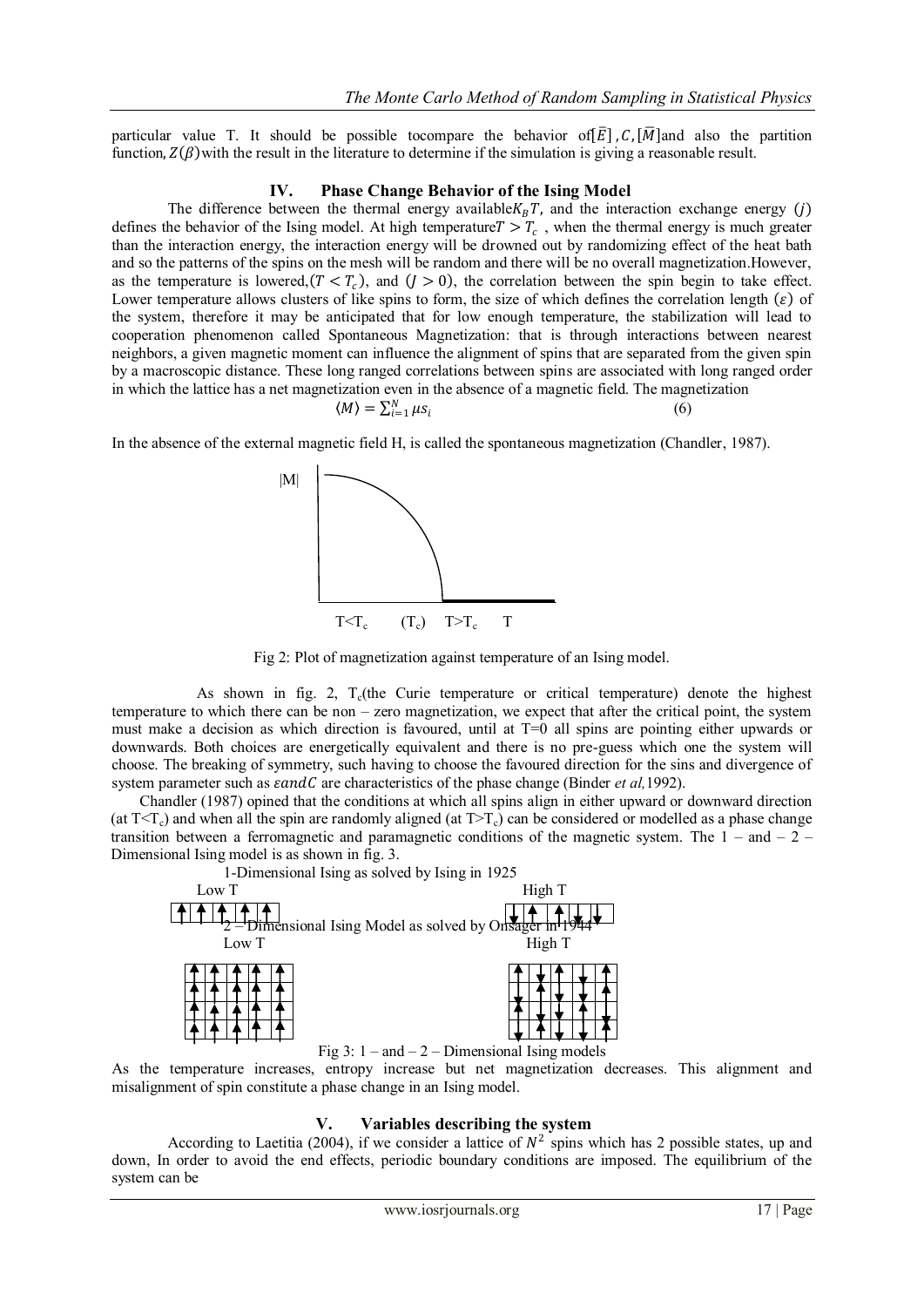• Magnetization,  $M = \frac{1}{N}$  $N^2$  $S \tag{7}$ 

• Heat Capacity, 
$$
C = \frac{1}{N^2} \left(\frac{1}{KT}\right)^2 (\langle E^2 \rangle - \langle E \rangle^2)
$$
 (8)

It is linked to the variance of the energy.

• Susceptibility,  $\mathcal{X} = \frac{1}{N}$  $N^2$ 1  $\frac{1}{KT}(\langle S^2 \rangle - \langle S \rangle)$  $^{2})$  (9)

It is linked to the variance of the magnetization

## **VI. Expected behaviour of the system**

The free energy satisfies

$$
F = -K_B T ln Z = \langle E \rangle - TS \tag{10}
$$

Where  $Z = \sum_{\alpha j} e^{-\beta E(\alpha j)}$ 

The system approaches the equilibrium by minimizing F (the free energy). At low temperature, the interaction between the spins seem to be strong, the spins tend to align with another. In this case, the magnetization reaches its maximal value  $|M| = 1$  according its formula, the magnetization exists even if there is no external magnetic field. At high temperature, the interaction is weak, the spins are randomly up or down, as such the magnetization is close to the value  $|M| = 0$ . Several configuration suits; the system is metastable. The magnetization disappears at a given temperature. There exists thus a transition phase. In zero external

magnetic fields, the critical temperature is the Curie temperature  $T_c = \frac{2}{\ln(1.5)}$  $\frac{2}{\ln(1+\sqrt{2})}$  (obtained by Onsager's theory).

According to the transition phase theory, the second-order derivative of the free energy in  $\beta \& T$  are discontinuous at the transition phase, as the susceptibility and the heat capacity are expressed with these derivatives, they should diverge at critical temperature.

## **VII. The Monte Carlo Method**

With the advent and wide availability of powerful computers, the methodology of computer simulation has become a ubiquitous tool in the study of many body systems. The basic idea in these methods is that with a computer, one may follow the trajectory of system involving  $10^2$  or even  $10^3$  degrees of freedom. If the system is appropriately constructed – that is, if physically meaningful and boundary conditions and interparticle interactions are employed – the trajectory will serve to simulate the behaviour of a real assembly of particles and the statistical analysis of the trajectory will determine meaningful predictions for the properties of the assembly. The importance of these methods is that, in principle they provide exact results for the Hamiltonian under investigation. These simulations provide indispensable benchmarks for approximate treatment of non-trivial systems composed of interacting particles (Chandler, 1987).

There are 2 general classes of simulations: One is called the Molecular Dynamic method (MD); Here one considers a classical dynamic model for atoms and molecules, and there trajectory is formed by integrating Newton's equations of motion. The other class is called the Monte Carlo method (MCM). This procedure is more generally applicable than molecular dynamics in that it can be used to study quantum systems and lattice models as well as classical assemblies of molecules. As a representative of a non-trivial system of interacting particles, we choose the Ising magnet to show how the Monte Carlo method can be applied.

The term Monte Carlo method was coined in 1940's by physicists, S. Ulam, E. Fermi, J. Von Neumann and N. Metropolis (amongst others) working on the nuclear weapon project at Los Alamos National Laboratory. Because random numbers (similar to processes occurring at in a casino, such as the Monte Carlo casino in Monaco) are needed, it is believed that, that was the source of the name. For problems where the phase space dimensions is very large – this is especially the case when the dimension of phase space depends on the number of degrees of freedom – the Monte Carlo method outperforms any other integration scheme. The difficulty lies in smartly choosing the random samples to minimize the numerical effort (Helmut, 2011).The Ising model can often be difficult to evaluate numerically, if there are many states in the system. Consider an Ising model with L lattice sites. Let  $\cdot L = |\wedge|$ : the total number of sites on the lattice

 $\cdot \alpha_i \in \{-1, +1\}$ : anindividualspinsite on the lattice,  $j = 1, ..., L$ .

 $\cdot$   $S \in \{-1, +1\}$  : state<br>of the system

Since every spin has  $\pm spin$ , there are  $2^L$  different states that are possible. This motivates the reason for the Ising model to be simulated using the Monte Carlo method. As an example, for a small 2-dimensional Ising magnet with only  $20x20=400$  spins, the total number of configuration is  $2^{400}$ . Yet Monte Carlo procedures routinely treat such system successfully sampling only  $10<sup>6</sup>$  configurations. The reason is that Monte Carlo schemes are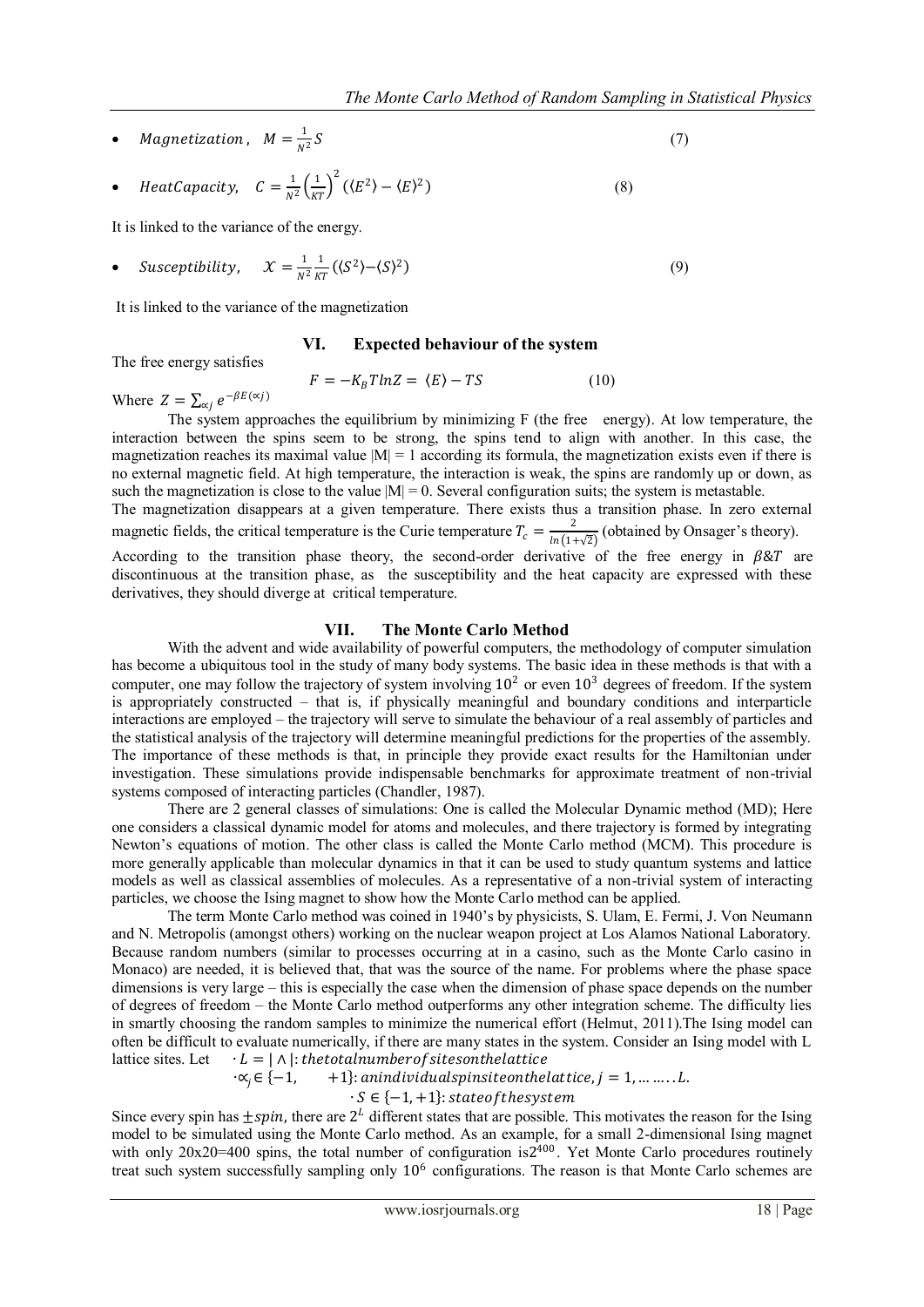devised in such a way that the trajectory probes primarily those states that are statistically most important. The vast majority of the 2<sup>400</sup> states are of such high energy that they have negligible weight in the Boltzmann distribution (wikipedia). The Monte Carlo technique works by taking the random sample of points from phase space, and then using that data to find the overall behaviour of the system. This is analogous to the idea of an opinion poll. When trying to work on the opinion of the general public on a particular issue, holding a referendum on the subject is costly and time consuming. Instead, we ask a randomly sampled proportion of the population and use the average of their opinion as representation of the opinion of the whole country. This is much easier than asking everybody, but is not as reliable. We must ensure that the people asked are chosen truly at random (to avoid correlations between the opinions), and be aware of how accurate we can expect our results to be given that we are only asking a relatively small number of people. Issues as these all are analogous to the implementation of the Monte Carlo technique (Frenkel, 1997). To carry out a Monte Carlo method on an Ising, an  $N^2$ -array is initialized at a low temperature with aligned spins (this is called a cold start) or at a high temperature with random values 1 or -1(this is called the hot start). The Monte Carlo method consists to choose randomly a spin to flip. The chosen spin is flipped, if is favourable for the energy. When the energy becomes stable, the system reached the thermalisation, then configurations are determined by the Metropolis Algorithm in order to determine the properties of interest as the heat capacity and the susceptibility.

In statistical physics, expectation values of quantities such as the energy, magnetisation, specific heat etc  $$ generally called 'observables' – are computed by performing a trace over the partition function Z. Within the canonical ensemble (where the temperature T is fixed), the 'expectation value or thermal average of an observable, A is given by

$$
\langle A \rangle = \sum_{s} P_{eq} \left( s \right) A_s \tag{11}
$$

Where s denotes a state,  $A_s$  is the value of A in the state s.  $P_{eq}(s)$  is the equilibrium Boltzmann distribution.  $\langle A \rangle = \frac{1}{a}$  $\frac{1}{Z} \sum A_{(s)} e^{-\beta E_{(s)}}$  (12)

Represent the sum overall states S in the system and  $\beta = \frac{1}{m}$  $\frac{1}{KT}$  where K is the Boltzmann constant.  $Z =$  $\sum_s exp[-\beta E_{(s)}]$  is the partition function which normalises the equilibrium Boltzmann distribution. It is good to note that the Boltzmann factor  $P_i \alpha e^{-\beta E_i}$  is not a probability until it has been normalised by a partition function. Such that the true nature of the equilibrium Boltzmann distribution  $P_{eq}(s)$  is

$$
P_{eq}(s) = \frac{e^{-\beta E(s)}}{\sum_{s} e^{-\beta E(s)}}
$$
(13)  
One can show that the free energy, F is given by  

$$
F = -kTlnZ
$$
(14)

All thermodynamic quantities can be computed directly from the partition function and expressed as derivatives of the free energy. Because the partition function is closely related to the Boltzmann distribution. It follows that we can 'sample' observables with states generated according to the corresponding Boltzmann distribution. A simple Monte Carlo algorithm can be used to produce such estimate (Newmann*et al,* 1999).

#### **VIII. Simple Sampling**

The randomly most basic sampling technique consists of just randomly choosing points from anywhere within the configuration space. A large number of spins patterns are generated at random (for the whole mesh) and the average energy and magnetization is calculated from data. However, this technique needs to suffer from exactly the same problems as the quadrature approach, often sampling from unimportant areas of the phase space. The chances of a randomly created array of spin producing and all – up/ all- down spin pattern is remote  $({\sim}2^{-N})$ , and high temperature random spin array is much likely. The most common way to avoid this problem is by using the Metropolis Importance Sampling, which works by applying weights to the microstates.

# **IX. The Metropolis Sampling**

The algorithm first chooses selection probabilities  $g(\mu, \nu)$ , which represents the probability that state  $\nu$ is selected by the algorithm out of all states given that we are in state $\mu$ . It then uses acceptance probabilities  $A(\mu, \nu)$  so that detailed balance is satisfied. If the new state  $\nu$  is accepted, then we move to that state and repeat with selecting a new state and deciding to accept it. If vis not accepted, then we stay in $\mu$ . The process is repeated until some stopping criteria is met, which for the Ising model is often when the lattice becomes ferromagnetic, meaning all of the sites point in the same direction (Frenkel*et al,* 1996).

We implementing the algorithm, we must ensure that  $g(\mu, \nu)$  is selected such that ergodicity is met (by this we mean that orbit of the representative point in phase space goes through all points on the surface). In thermal equilibrium, a system's energy only fluctuates within a small range. With this knowledge, the concept of single-spin flip dynamics – which states that in each transition, we will only change one of the spin sites on the lattice. Furthermore, by using a single-spin flip dynamics, we can get from one state to any other state by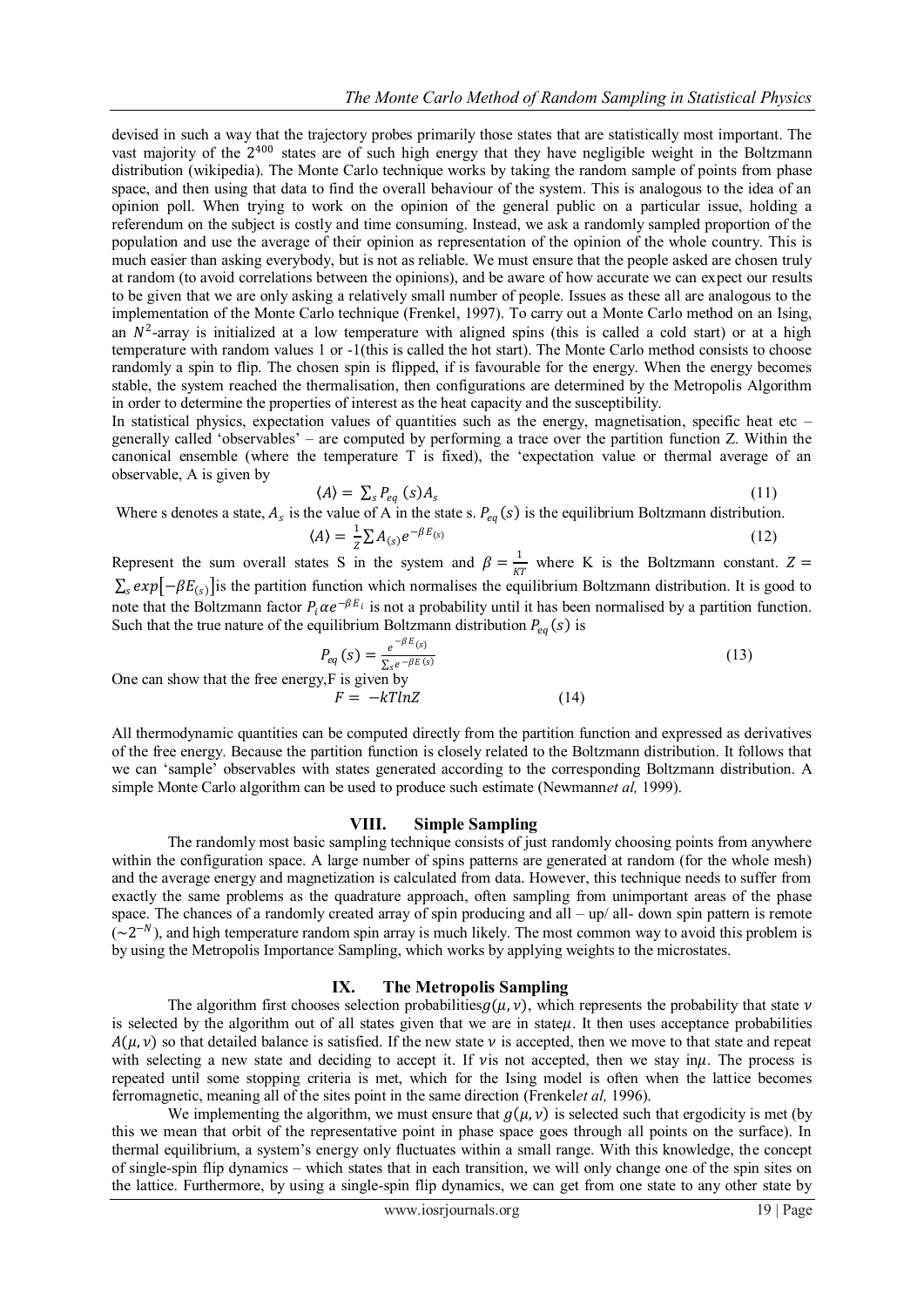flipping each site that differs between the 2 states one at a time. The random choices for the spins performed with the aid of the 'pseudo – random number generator' – an algorithm that generates a long sequence of random numbers uniformly distributed in the interval between 0 and 1- commonly available with digital computers.

Having picked out a spin at random, we next consider the new configuration  $\nu$ , generated from the old configuration,  $\mu$ , by flipping the randomly identified spin  $\mu$ . The change in configuration changes the energy of the system by the amount

$$
\Delta E_{\mu\nu} = E_{\nu} - E_{\mu} \tag{15}
$$

Chandler (1987) opined that this energy difference governs the relative probability of configurations through the Boltzmann distribution, and we can build this probability into the Monte Carlo trajectory by criterion for accepting and rejecting moves to new configuration. The maximum amount of change between the energy of this present  $E_\mu$  and any possible new state's energy  $E_\nu$  is 2J between the spin we choose to 'flip' to move to the new state and that spin's neighbour.

Specifically for the Ising model, implementing the single-spin flip dynamics, we can establish the following:

Since there are L total sites on the lattice, using the single  $-$  spin as the only way we transition to another state, we can see that there are a total of L new state  $\nu$  from our present state  $\mu$ . Detailed balance tells us that the following equations must hold:

$$
A(\mu, \nu)P_{\beta}(\mu) = A(\nu, \mu)P_{\beta}(\nu) \tag{16}
$$

Such that,

$$
\frac{P(\mu,\nu)}{P(\nu,\mu)} = \frac{g(\mu,\nu)A(\mu,\nu)}{g(\nu,\mu)A(\nu,\mu)} = \frac{A(\mu,\nu)}{A(\nu,\mu)} = \frac{P_{\beta}(\nu)}{P_{\beta}(\mu)} = \frac{e^{-\beta(E_{\nu})}/Z}{e^{-\beta(E_{\mu})}/Z} = e^{-\beta(E_{\nu} - E_{\mu})}
$$
(17)

Where  $P_\beta(v)$  is the transition probability for the next statev, and it only depends on the present state $\mu$ . Thus we want to select the acceptance probability for our algorithm to satisfy

$$
\frac{A(\mu,\nu)}{A(\nu,\mu)} = e^{-\beta(E_{\nu} - E_{\mu})}
$$
\n(18)

If  $E_{\nu} > E_{\mu}$ , then  $A(\nu, \mu) > A(\mu, \nu)$ .

By this reasoning, the acceptance algorithm is

$$
A(\mu, \nu) = \begin{cases} e^{-\beta (E_{\nu} - E_{\mu})} if E_{\nu} > E_{\mu} \\ 1 & E_{\nu} \le E_{\mu} \end{cases}
$$

Conclusively, the basis for the algorithm is as follows

- Pick a spin site using the selection probability  $g(\mu, \nu)$  and calculate the contribution of the energy involving the spin.
- Flip the value of the spin and calculate the new contribution.
- If the new energy is less, keep the flipped value i.e. if  $E_v \le E_\mu$ , we accept the move
- If the new energy is more, only keep the probability  $e^{-\beta(E_v E_\mu)}$ .
- Repeat: we now repeat this procedure for making millions of steps thus forming a long trajectory through the configuration space.

This process is repeated until the stopping criteria is met, which for the Ising model is often when the lattice have become ferromagnetic (at low energies  $T < T_c$ ), meaning that all the sites point in the same direction(Wikipedia).

## **X. Practical Implementation of the Metropolis Algorithm**

A pseudo – code Monte Carlo program to compute an observable  $\vartheta$  for the Ising model is the following: 1 algorithm ising metropolis A (T, steps)

2 initialize starting configuration  $\mu$ 3 Initialize  $\rho = 0$ 4  $5$  for (counter = 1 ........steps) do 6 generate trial state  $\nu$ 7 computed( $\mu \rightarrow \nu$ , T) 8  $x = \text{rand}(0,1)$ 9 If( $p > x$ ) then 10  $\operatorname{Accept} \nu$ 11 fi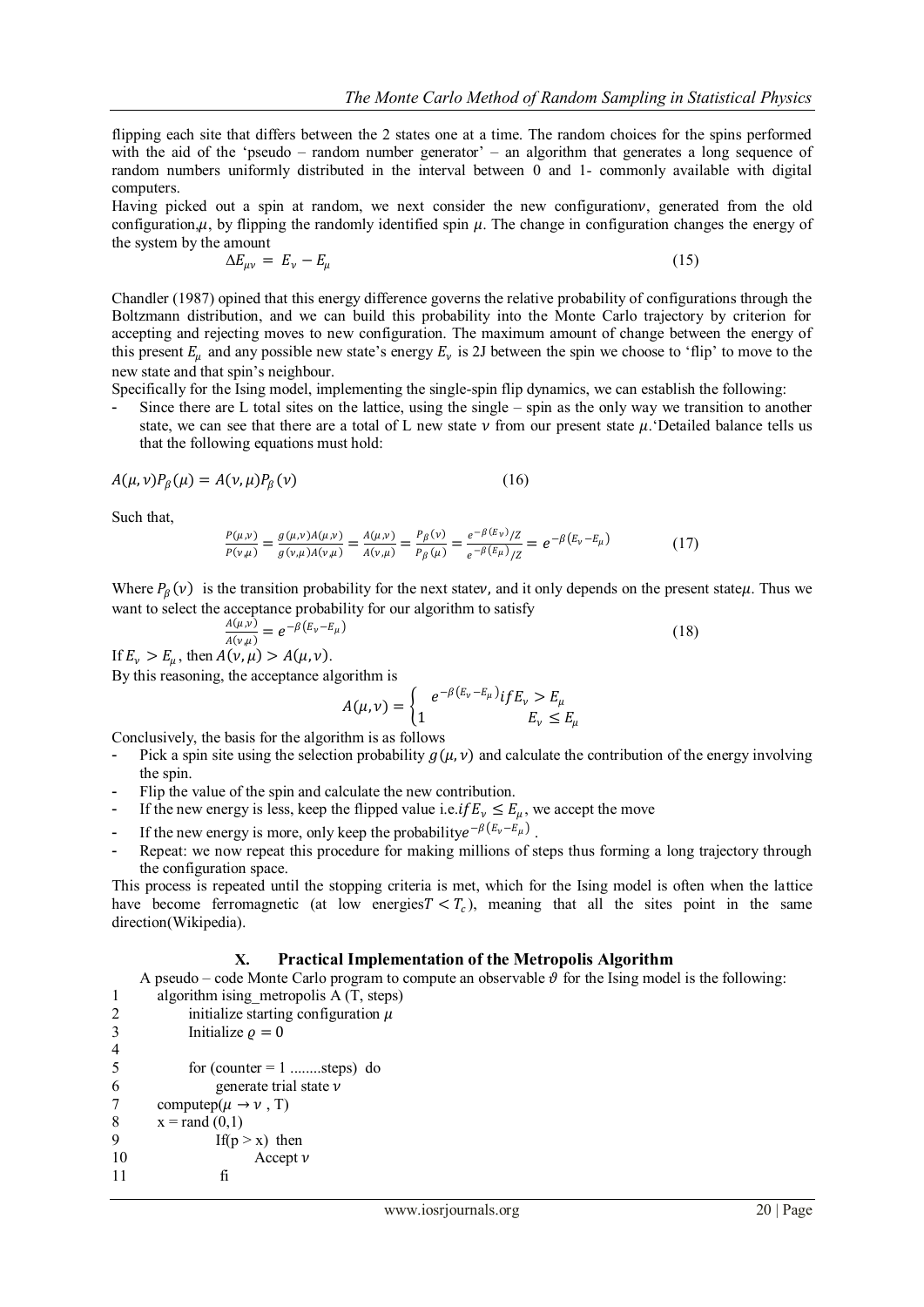12 13  $\rho+=\rho(\nu)$ 14 done 15

16 return  $\rho$ /steps

After initialization, in line 6 a proposed state is generated by e.g. flipping a spin. The energy of the new state is computed and henceforth the transition probability between states  $P = T(\mu \rightarrow \nu)$ . A uniform random number  $X \in [0,1]$  is generated. If the probability is larger than the number, the move is accepted. If the energy is lowered $\Delta E > 0$ , the spin is always flipped. Otherwise the spin is flipped with a probability P. Once the new state is accepted, we measure a given observable and record its value to perform the thermal average at a given temperature. For steps  $\rightarrow \infty$  the average of the observable converges to the exact value, again with an error inversely proportional to the square root of the number of steps. In order to obtain a correct estimate of an observable, it is imperative to ensure that one is actually sampling an equilibrium state. Because in general, the initial configuration of the simulation can be chosen at random – population choices being random or polarized configuration - the system will have to evolve for several Monte Carlo steps before an equilibrium state at a given temperature is obtained. The time  $\tau_{eq}$  until the system is in thermal equilibrium is called 'equilibrium time', it depends directly on the system size and it increases with decreasing temperatures. In general, it is a measure on 'Monte Carlo Sweeps' i.e. 1 MCS=N spin updates. In practice, all measures observables should be monitored as a function of MCS to ensure that the system is in thermal equilibrium. Some observables such as energy equilibrates faster than the others (e.g. Magnetization) and thus equilibration time of all observables measured need to be considered. It is expected that a plot of the variables when averaged over a partition function, shows discontinuities at a particular temperature (Helmut, 2011).

# **XI. The Non – Boltzmann Sampling**

According to Mezei (1987), the success of Monte Carlo is based on its ability to restrict the sample of the configuration space to the extremely small fractions that contributes significantly to most properties of interest. However, for calculating free energy difference, adequate sampling of a much larger subspace is required. Also for the related problems of potential of mean force calculations, the structural parameter along with the potential of mean force are calculated and has to be sampled uniformly. These goals can be achieved by performing the calculation using an appropriately modified potential energy function V or $E_v^{(0)}$ . Specifically, Non Boltzmann is used in cases where one need to

- Sample part of the phase space relevant for a particular property
- Complete simulation when sampling of a specific region of the configuration space is required that may not be sampled adequately in a direct Boltzmann sampling. The technique calls for sampling with a modified potential
- Sample phase space more efficiently.

Suppose it is convenient to generate a Monte Carlo trajectory for a system with energy  $E_v^{(0)}$ , but you are interested in the averages for a system with a different energetic.

$$
E_{\nu} = E_{\nu}^{(0)} + \Delta E_{\nu} \quad (19)
$$

For example, suppose we wanted to analyse a generalized Ising model with couplings between certain non – nearest neighbours as well as nearest neighbours. The convenient trajectory might then correspond to that for the simple Ising magnet, and  $\Delta E_v$  would then be the sum of all non-nearest-neighbours interaction. How might we proceed to evaluate the average of interest from the convenient trajectories?

Chandler(1987) suggested that the answer is obtained from a factorization of the Boltzmann factor:

$$
e^{-\beta E_v} = e^{-\beta E_v(0)} e^{-\beta \Delta E_v}
$$
 (20)

With this simple property, we have

$$
Q = \sum_{v} e^{-\beta E_{v}} = \frac{Q_{0} \sum_{v} e^{-\beta E_{v}^{(0)}} e^{-\beta \Delta E_{v}}}{Q_{0}}
$$
\n
$$
= Q_{0} \langle e^{-\beta \Delta E_{v}} \rangle_{0}
$$
\n(21)

Where  $\langle \dots \dots \rangle_0$  indicates the canonical ensemble average taken with energetic  $E_v^{(0)}$ . A similar result due to the factorization of the Boltzmann factor is

$$
\langle G \rangle = Q^{-1} \sum_{\nu} G_{\nu} e^{-\beta E_{\nu}} (23)
$$
  
=  $(Q_0/Q)(e^{-\beta \Delta E_{\nu}})_0$  (24)  
=  $\langle G_{\nu} e^{-\beta \Delta E_{\nu}} \rangle_0 / \langle e^{-\beta \Delta E_{\nu}} \rangle_0$  (25)

The formula provides a basis for Monte Carlo procedures called the 'non-Boltzmann sampling' and 'the Umbrella sampling'. In particular, since a Metropolis Monte Carlo trajectory with energy  $E_v^{(0)}$  can be used to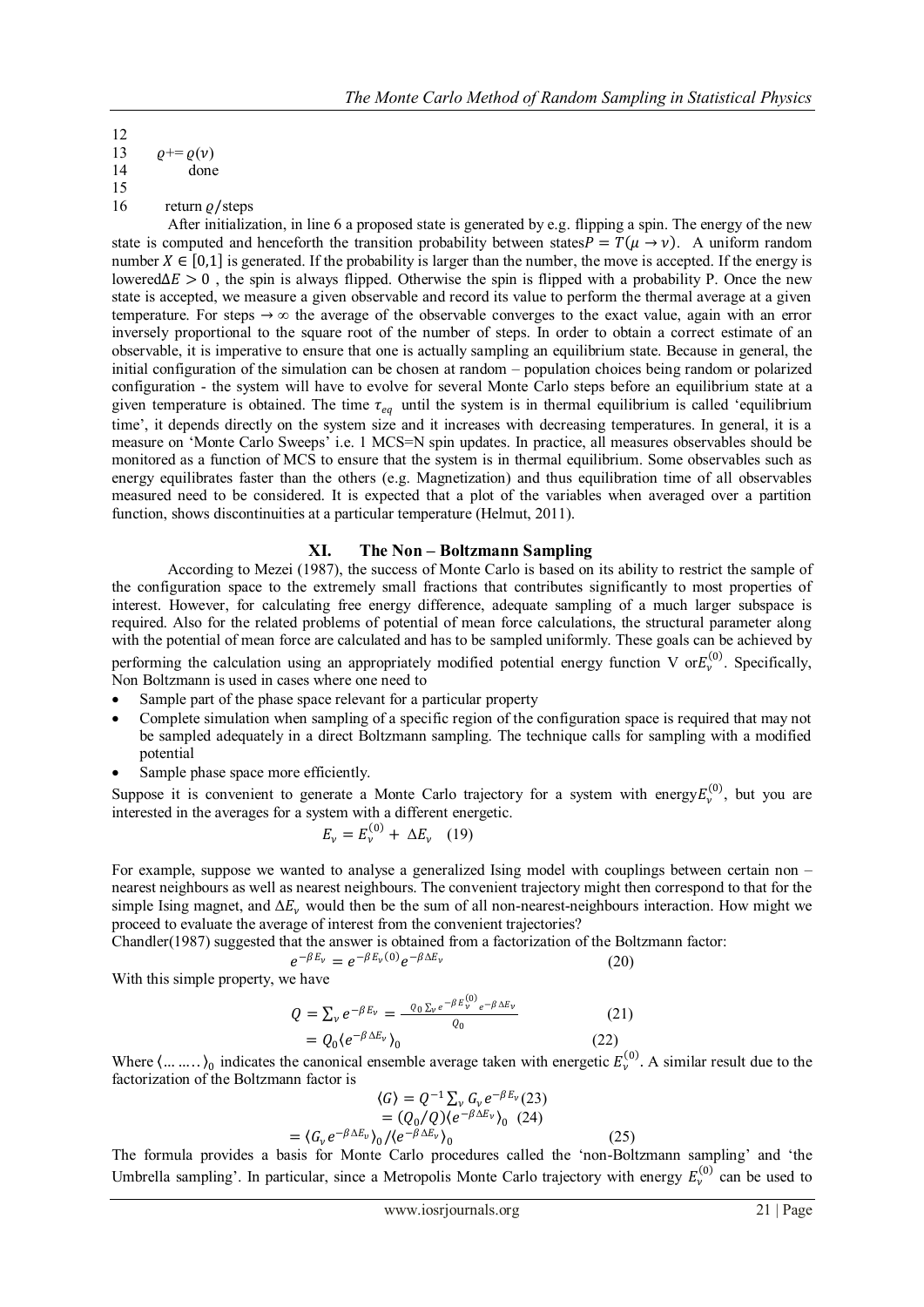compute the averages denoted by  $\langle ... \dots \rangle_0$ , we can use the factorization formulas to compute  $\langle G \rangle$  and  $(Q/Q_0)$ even though the sampling employing  $E_v^{(0)}$  is not consistent with the Boltzmann distribution  $exp(-\beta E_v)$ .

 Non – Boltzmann sampling can also be useful in removing bottlenecks that create quasi-ergodic problems and in focussing attention on rare events. Consider the former first, suppose a large activation barrier separates one region of configuration space from another, and suppose this barrier can be identified and located at a configuration or sets of configurations. We can then form a reference system in which the barrier has been removed: that is, we take

$$
E_{\nu}^{(0)} = E_{\nu} - V_{\nu} \tag{26}
$$

Where  $V_{\nu}$  is large in the region where  $E_{\nu}$  has the barrier and it is zero otherwise. Trajectories based upon the energy  $E_v^{(0)}$  will indeed waste time in the barrier region, but they will also pass one side of the barrier to the other thus providing scheme for solving problems of quasi-ergodicity.

Also an example of the latter occurs when we are interested in a relatively rare event. For example, suppose we want to analyze the behaviour of surrounding spins given that an n x n block were all perfectly aligned. While such blocks do form spontaneously and their existence might catalyze something of interest, the natural occurrence of this perfectly aligned n x n block might be very infrequent during the course of the Monte Carlo trajectory. To obtain a meaningful statistics from these rare events, without wasting time with irrelevant though accessible configurations, we have to perform a non-Boltzmann the Monte Carlo trajectory with energy like:

$$
E_{\nu}^{(0)} = E_{\nu} + W_{\nu} \tag{27}
$$

Where  $W_v$  is zero for the interesting class of configurations, and for all others  $W_v$  is large. The energy  $W_v$  is then called an Umbrella potential. It biases the Monte Carlo trajectory to sample only the rare configurations of interest. The non – Boltzmann sampling performed this way is called the umbrella Sampling (Chandler, 1987).

#### **XII. Quantum Monte Carlo**

In addition to the aforementioned Monte Carlo Methods that treat classical problems, quantum extensions such as variational Monte Carlo, Path Integral Monte Carlo etc have been developed for quantum systems. In quantum Monte Carlo simulation, the goal is toavoid considering the full Hilbert space, but randomly sample the most relevant degree of freedom and try to extract the quantities of interest such as the Magnetization by averaging over a stochastic process.

According to Chandler (1987), to pursue this goal, we first need to establish a framework in which we can interpret quantum-mechanical observables in terms of classical probabilities. The process is called 'quantum-classical' mapping and it allows us to reformulate quantum many-body problems in terms of models from classical statistical mechanics, albeit in higher dimensions. To achieve this 'quantum classical mapping'and carry out a quantum Monte Carlo, the concept of 'discretized quantum paths' will be followed. In this representation, quantum mechanics is Isomorphic with the Boltzmann weighted sampling of fluctuations in a discretized classical systems with many degrees of freedoms. Such sampling can be done by Monte Carlo and thus this mapping provides a basis for performing quantum Monte Carlo calculations.

Many Monte Carlo sampling schemes exist that can be used to generate numerical solutions to Schrodinger equation. To illustrate the Quantum Monte Carlo simulation, we will focus on one – 'path integral Monte Carlo' which is popularly used to study quantum systems at non-zero temperatures.

As an example, one can look at a simple one model: the two-state quantum system coupled to a Gaussian fluctuating field.It is a system that can be analyzed analytically and comparison of the exact analytical treatment with the quantum Mont Carlo procedure serves as a useful illustration if the convergence of Monte Carlo sampling.

The quantal fluctuations of the model are to be sampled from the distribution

$$
W(u_1, \dots, u_p; \xi) \propto exp[\delta(u_1, \dots, u_p; \xi)], \qquad (28)
$$

Where

$$
\mathcal{S} = -\frac{\beta \xi^2}{2\sigma} + (\beta/P)\mu \sum_{i=1}^P u_i \xi
$$
\n
$$
= \frac{1}{2} ln(\beta \Delta/P) \sum_{i=1}^P u_i u_{i+1}.
$$
\n(30)\nHere\n
$$
u_i = \pm 1
$$
\n(31)

specifies the state of the quantum system at  $ith$  point on the quantum path, there are P such points, the parameters  $\mu$ and $\Delta$  correspond to the magnitude of the dipole and half the tunnel splitting of the two-state system, respectively. The electric field, $\xi$ , is a continuous variable that fluctuates between  $-\infty$  and  $+\infty$ , but due to the finite of  $\sigma$ , the values of  $\xi$  close to  $\sqrt{\sigma/\beta}$  in magnitude are quite common.